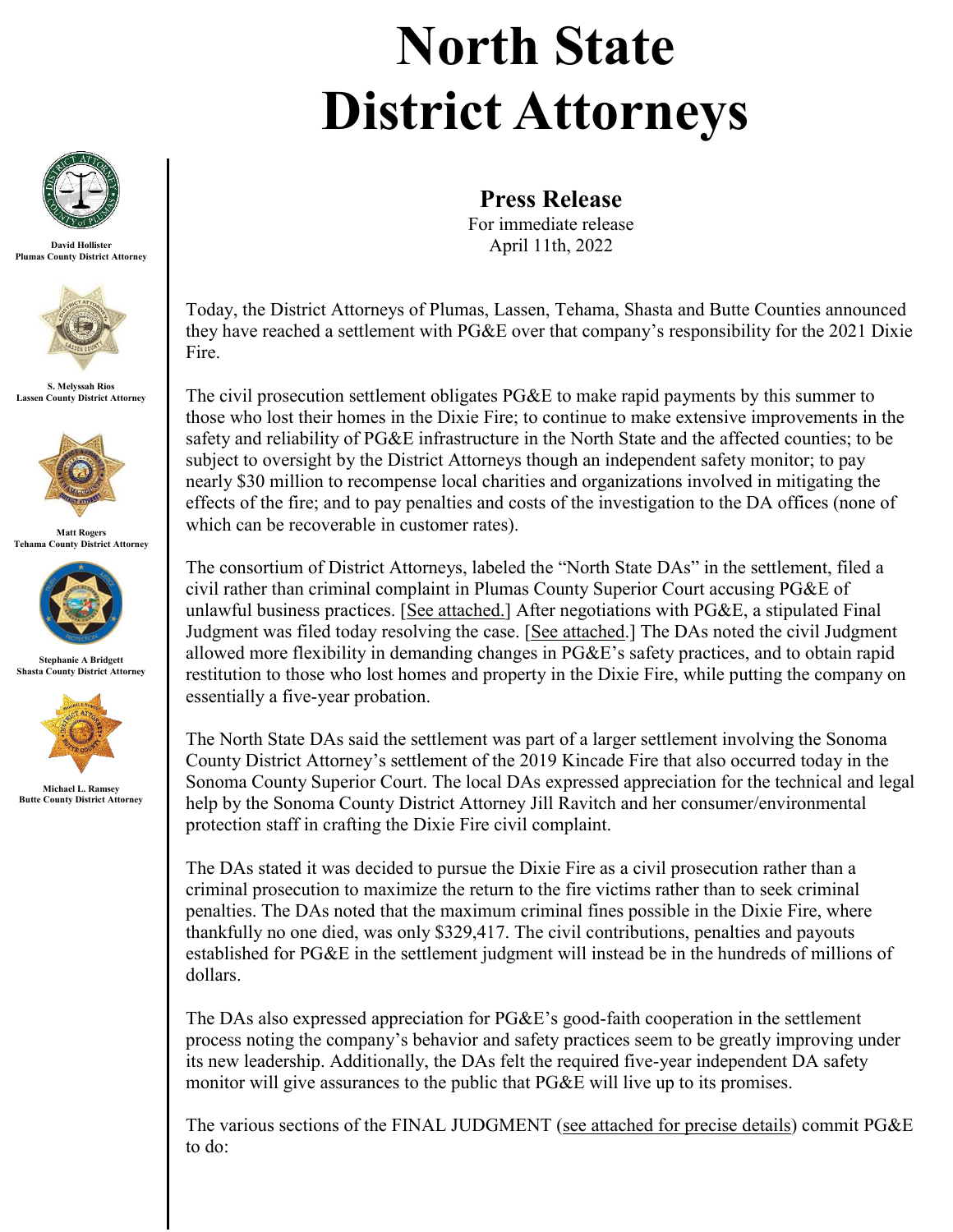- EXPEDITED DIRECT PAYMENTS FOR HOME LOSS
	- o Within 30 days, PG&E will provide an expedited compensation program for individuals whose homes (owned or rented), including mobile homes, were destroyed in the Dixie Fire.
	- o PG&E to offer \$400 per square foot for owner-occupied primary residence destroyed, or \$240,000 for mobile home destroyed.
	- o PG&E to offer \$140 per square foot for contents of rental residences destroyed, or \$150,000 for contents of mobile home destroyed.
	- o PG&E to offer \$150 per square foot for other structures (e.g. detached garage/tool shed).
	- o PG&E has 30 days to verify and make an offer (or reject).
	- o Claimant homeowner/renter has 30 days to accept or reject offer.
	- o If accepted, PG&E has 30 days to pay.
	- o PG&E will establish on-line portals and in-person help centers to assist individuals in submitting claims.
- COMMERCIAL TIMBER LANDOWNERS
	- o Implement a mediation program to rapidly resolve any claims by Commercial Timber Landowners for loss of timber due to the Dixie Fire.
- PERFORMANCE COMMITMENTS
	- o To create a minimum of 100 new PG&E in-house positions in the North State DA counties to conduct electrical system inspections, greatly increasing the percentage of in-house employees (vs. outside contractors) for greater accountability.
	- o Establish a training program for tree crew and line inspectors (modeled after the Butte College Program) at Feather River College.
	- o Establish a program to perform actual visual inspection on all sides of potential strike trees near power lines in high fire threat areas.
- WILDFIRE MITIGATION
	- o Implement PG&E's new "Enhanced Powerline Safety Settings" by the end of 2022 to rapidly and automatically shut off power if an object comes into contact with any of the approximately 5,229 miles of high fire threat area distribution lines in the North State DA Counties.
	- o Underground at least 400 miles of distribution lines in the North State DA Counties by December 31, 2024.
	- o Increase real time weather stations and wildfire cameras in the North State DA Counties.
	- o Increase and enhance equipment and vegetation inspections of PG&E equipment and lines in the North State DA Counties.
	- o PG&E to consult on PG&E's Public Safety Power Shutoffs (PSPS) in North State DA Counties.
- NORTHSTATE DA SAFETY MONITOR
	- o Establish an Independent Safety Monitor that will report to the North State DAs and be paid for by PG&E up to \$15 million per year for the life of the five-year Judgment.
	- o [The parties have selected the same engineering and technical firm used by federal judge William Alsup during his monitoring of PG&E.]
- GOOD FAITH CONTRIBUTIONS TO COUNTY NON-PROFITS
	- o PG&E to pay \$29,500,000 to North State County Non-Profit Organizations that either helped during the fire, helped with recovery from the fire, or will help prevent the next fire.
	- o Payments to be complete by July 12, 2022.
	- o None of this money shall be recoverable by PG&E in customer rates.
- CIVIL PENALTIES / DA ATTORNEY FEE
	- o \$1,000,000 to each North State District Attorney Office.
	- o \$250,000 to the Butte County District Attorney for Investigative Costs.
	- o None of this money shall be recoverable by PG&E in customer rates.